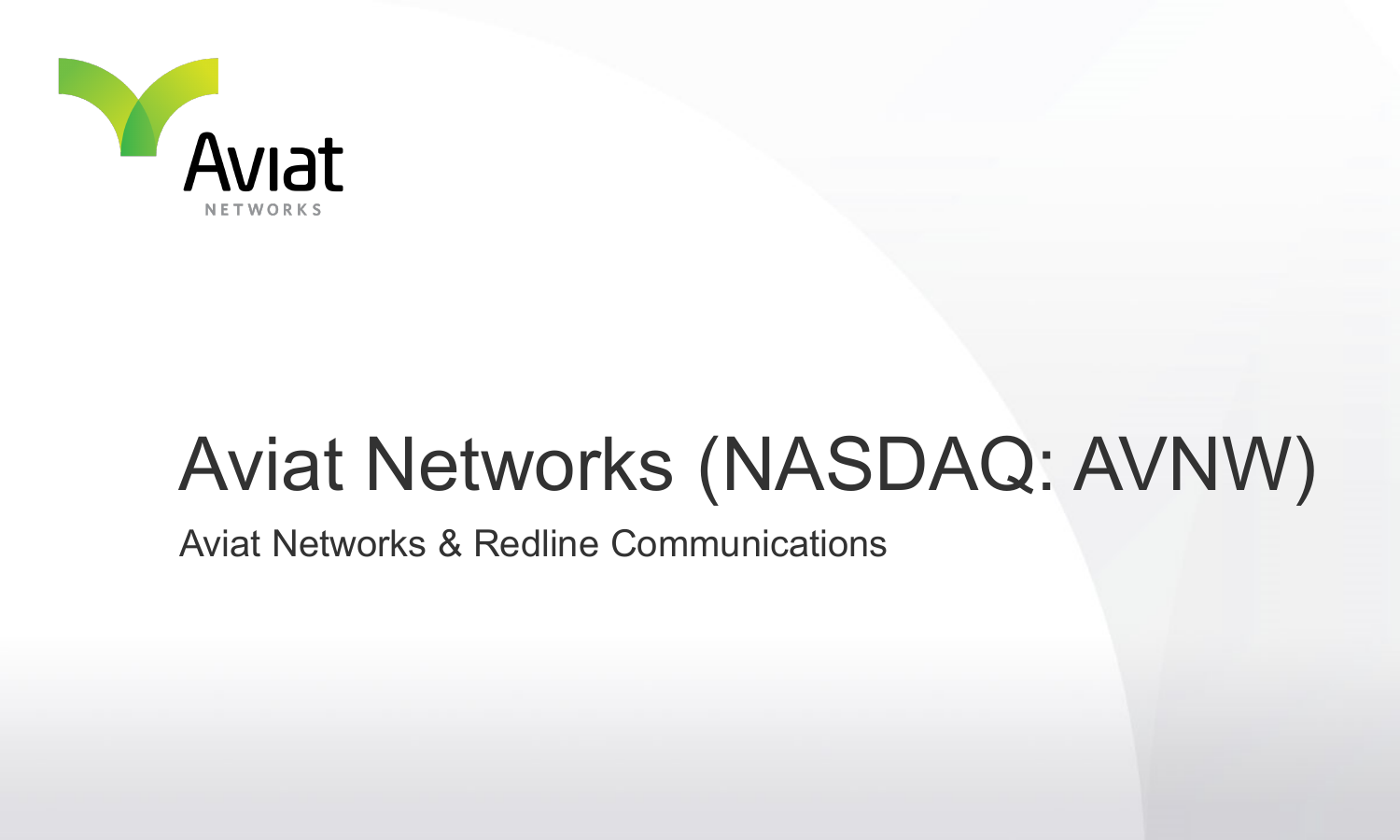| Transaction   |
|---------------|
| Consideration |

- $\checkmark$  Creates an integrated end-end offering for wireless access and transport in the Private Networks segment
- Leverages Aviat's sales channel to address an \$8B Private LTE/5G addressable market
- $\checkmark$  Expected to be accretive to Gross Margin %, Adjusted EBITDA, Non-GAAP EPS, and Free Cash Flow in first year

| <b>Per Share</b> |
|------------------|
| Consideration    |

- $\checkmark$  All-cash transaction valued at \$16.2 million CAD (\$12.9 million USD), or \$0.90 per share CAD (\$0.72 per share USD)
- $\checkmark$  Debt-Free Basis
- $\checkmark$  Net enterprise value of \$8.3 million USD

## Approval Process and Timeline

- $\checkmark$  Customary Canadian regulatory and court approval process underway
- $\checkmark$  Redline shareholder approval by 66 2/3%
- $\checkmark$  Transaction is expected to close within approximately four months
- $\checkmark$  It has been unanimously approved by Aviat's and Redline's boards of directors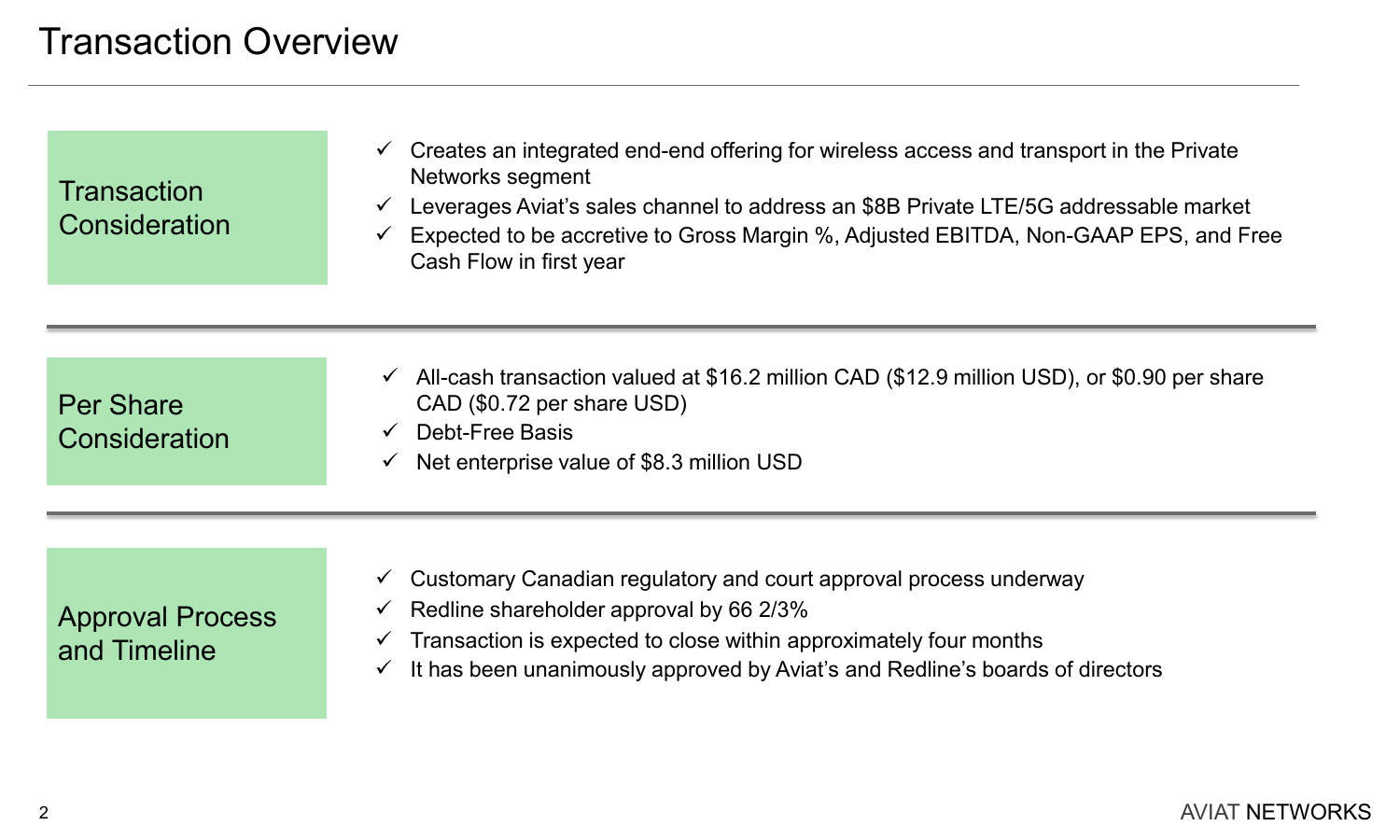|                                                      | A global provider of wireless transport products and<br>services for 5G, rural broadband, and private networks | redline<br>communications<br>The worldwide leader in private wireless networks for<br>industrial and mission-critical applications |
|------------------------------------------------------|----------------------------------------------------------------------------------------------------------------|------------------------------------------------------------------------------------------------------------------------------------|
| Scale<br><b>LTM Revenue</b>                          | \$289M                                                                                                         | \$19.5M                                                                                                                            |
| <b>Complementary</b><br><b>Portfolios</b>            | <b>Wireless Transport</b>                                                                                      | <b>Wireless Access</b><br>(Unlicensed PTMP/ PMP, Private LTE/5G)                                                                   |
| <b>Complementary</b><br><b>Customers</b> (% revenue) | 66% Private Networks<br><b>34% Service Providers</b>                                                           | 75% Private Networks<br>25% Service Providers                                                                                      |
| <b>Complementary</b><br>Geographies (% revenue)      | 66% North America<br>34% ROW                                                                                   | 25% North America<br><b>75% ROW</b>                                                                                                |
| <b>Financials</b>                                    | Margins: 36-38%                                                                                                | Margins: 54-60%                                                                                                                    |

AVIAT NETWORKS *Leverage Aviat's Strength in Private Networks to Address a \$8B Industrial Wireless Access TAM*